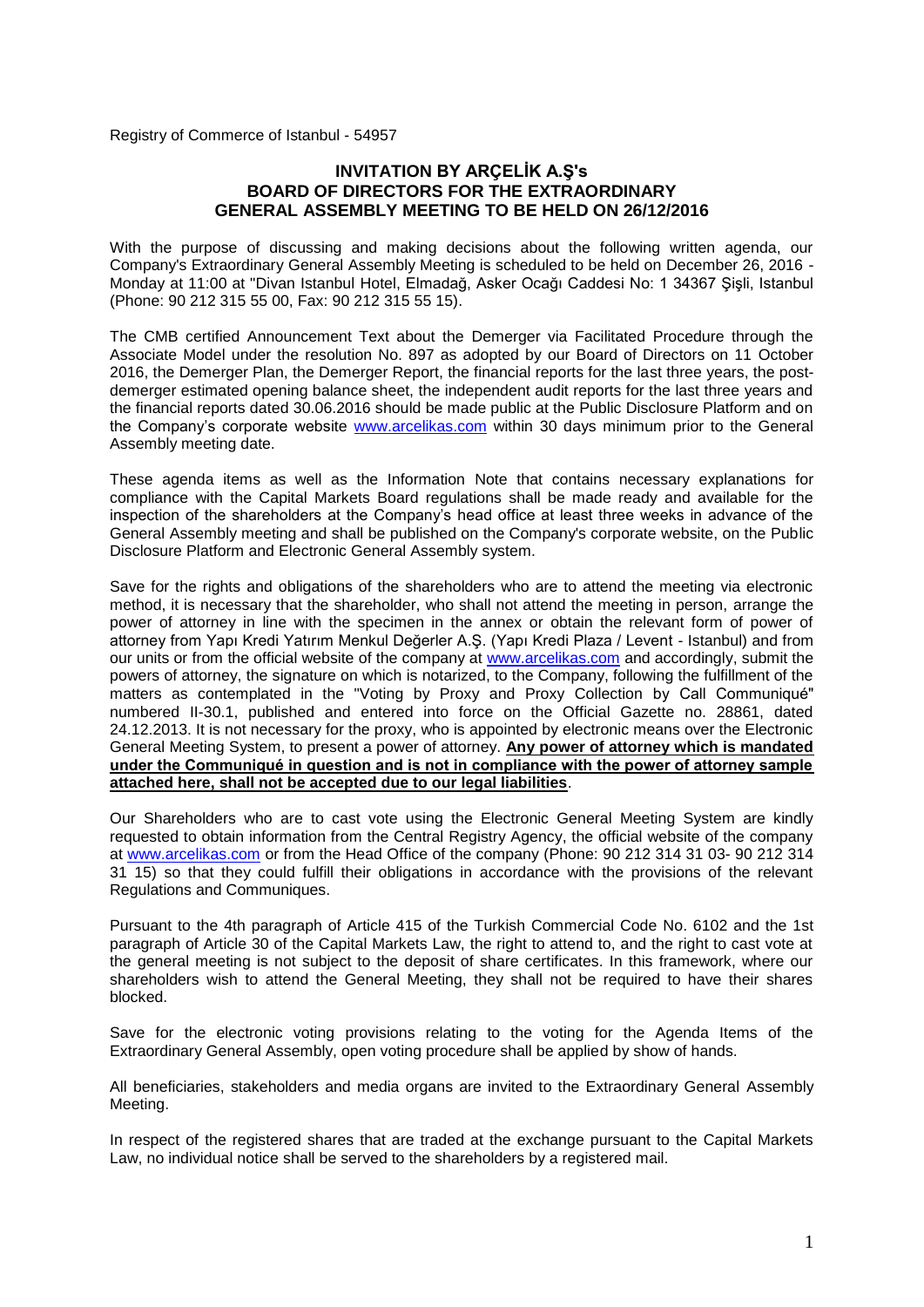Kindly submitted for the information of the esteemed shareholders.

ARÇELİK A.Ş. BOARD OF DIRECTORS

Company Address: Karaağaç Caddesi No: 2-6 Sütlüce 34445 Beyoğlu-Istanbul

Commercial Registry and Number: Istanbul - 54957

Appendices: -Agenda -Power of Attorney Sample

## **AGENDA OF ARÇELİK A.Ş.'s EXTRAORDINARY GENERAL ASSEMBLY MEETING TO BE HELD ON 26/12/2016**

- 1. Opening and election of the Chairman of the Meeting
- 2. Informing the shareholders about the Announcement for the Right of Examination, the Announcement for the Protection of Creditors, Certified Public Accountant report for the Determination of Equity under Turkish Code of Commerce (TCC) in connection with the partial demerger to be discussed under Agenda item 5,
- 3. Informing the shareholders about the Board of Directors' Declaration that under the partial demerger, no retirement right has arisen pursuant to the Capital Markets Board Communiqué no. II-23.1 on the "Common Principles Regarding Significant Transactions and the Retirement Right",
- 4. Reading, discussing and approving the interim Balance Sheet and Income Statement as of 30.06.2016 underlying the partial demerger,
- 5. Reading the Demerger Report and Demerger Plan dated October 11, 2016 which are issued for the transfer of all assets and liabilities related to domestic "dealer management", "advertisement and sponsorship activities", "inventory and stock management", "logistics management", "guarantee services management", "installation and servicing" operations as a whole to ARCELIK PAZARLAMA ANONIM SIRKETI to be founded as a 100% subsidiary of our Company, by way of partial demerger and in a manner not to disrupt the business integrity in line with Article 159 of TCC, the provisions of Merger and Demerger Communiqué published by the Capital Markets Board which govern the demerger through facilitated procedure and the Corporate Tax Law articles 19 and 20, discussing and approving of the Demerger Report, the Demerger Plan and the Articles of Association of Arcelik Pazarlama A.S. attached to the Demerger Plan and the proposal by the Board of Directors for the Partial Demerger;
- 6. Wishes and opinions.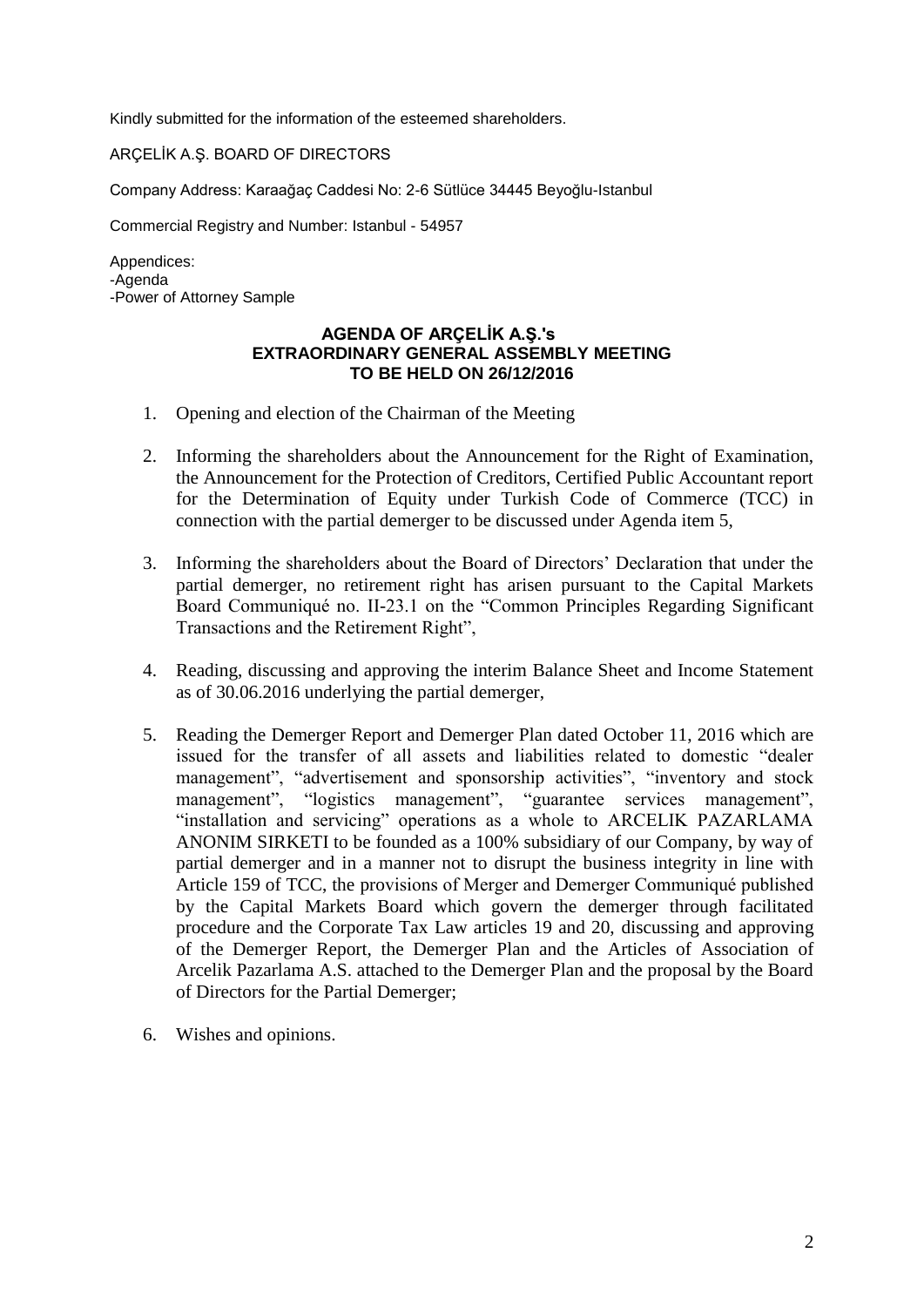#### **POWER OF ATTORNEY**

#### **ARÇELİK A.Ş**

I hereby authorize and appoint as proxy example in who is introduced below in detail to represent me, to vote, to submit proposals and to sign necessary documents on my behalf at Arçelik A.Ş.'s Extraordinary General Assembly scheduled to be held on 26.12.2016, Monday at 11.00 at "Divan Istanbul Hotel, Elmadağ, Asker Ocağı Caddesi No: 1 34367 Şişli, Istanbul" in accordance with the following.

Proxy's (\*);

Name Surname/Commercial Title:

T.R ID No/Tax ID, Commercial Registry and Number with MERSIS number: (\*)Submitting equivalents of information referred for Proxies with foreign nationality is mandatory.

### A) SCOPE OF THE POWER TO REPRESENT

Scope of the power to represent must be determined by choosing either (a), (b) or (c) for the following sections numbered 1 and 2.

- 1. Regarding the Issues in Agenda of General Assembly;
- a) Proxy shall be authorized to vote as per her/his own opinion.
- b) Proxy shall be authorized to vote as per the proposals of the company management.
- c) Proxy shall be authorized to cast vote as per the following instructions.

Instructions:

In the event that the shareholder chooses (c) option, instructions specific to agenda items shall be given provided that one of the options given against the relevant agenda item of general assembly is checked (acceptance or refusal), or if refusal option is chosen, by specifying opposition note which is required to be written in moments of general assembly (if any).

| Agenda Items                                                                                                                                                                                                                                                                                                                                   | Acceptance | Refusal | <b>Opposition Note</b> |
|------------------------------------------------------------------------------------------------------------------------------------------------------------------------------------------------------------------------------------------------------------------------------------------------------------------------------------------------|------------|---------|------------------------|
| 1. Opening and election of the Chairman of the<br>Meeting                                                                                                                                                                                                                                                                                      |            |         |                        |
| 2. Informing the shareholders about the<br>Announcement for the Right of Examination,<br>the Announcement for the Protection of<br>Creditors, Certified Public Accountant report<br>for the Determination of Equity under Turkish<br>Code of Commerce (TCC) in connection with<br>the partial demerger to be discussed under<br>Agenda item 5, |            |         |                        |
| 3. Informing the shareholders about the Board<br>of Directors' Declaration that under the partial<br>demerger, no retirement right has arisen<br>pursuant to the Capital Markets Board<br>Communiqué no. II-23.1 on the "Common"<br><b>Principles Regarding Significant Transactions</b><br>and the Retirement Right",                         |            |         |                        |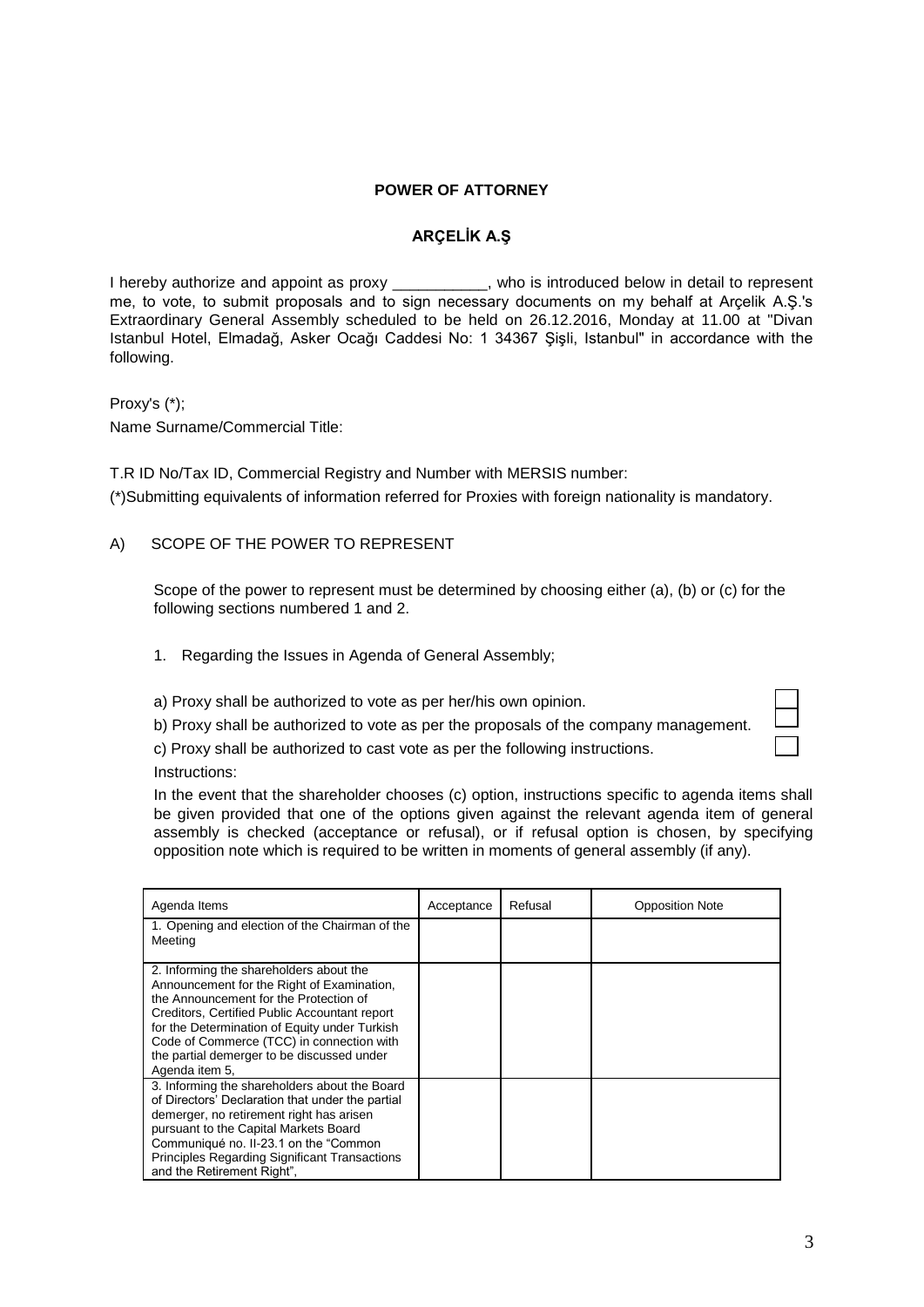| 4. Reading, discussing and approving the<br>interim Balance Sheet and Income Statement<br>as of 30.06.2016 underlying the partial<br>demerger,                                                                                                                                                                                                                                                                                                                                                                                                                                                                                                                                                                                                                                                                                                                                                                                                                                                                                                                                      |  |  |
|-------------------------------------------------------------------------------------------------------------------------------------------------------------------------------------------------------------------------------------------------------------------------------------------------------------------------------------------------------------------------------------------------------------------------------------------------------------------------------------------------------------------------------------------------------------------------------------------------------------------------------------------------------------------------------------------------------------------------------------------------------------------------------------------------------------------------------------------------------------------------------------------------------------------------------------------------------------------------------------------------------------------------------------------------------------------------------------|--|--|
| 5. Reading the Demerger Report and<br>Demerger Plan dated October 11, 2016 which<br>are issued for the transfer of all assets and<br>liabilities related to domestic "dealer<br>management", "advertisement and<br>sponsorship activities", "inventory and stock<br>management", "logistics management",<br>"guarantee services management", "installation<br>and servicing" operations as a whole to<br>ARCELIK PAZARLAMA ANONIM SIRKETI to<br>be founded as a 100% subsidiary of our<br>Company, by way of partial demerger and in a<br>manner not to disrupt the business integrity in<br>line with Article 159 of TCC, the provisions of<br>Merger and Demerger Communiqué published<br>by the Capital Markets Board which govern the<br>demerger through facilitated procedure and the<br>Corporate Tax Law articles 19 and 20,<br>discussing and approving of the Demerger<br>Report, the Demerger Plan and the Articles of<br>Association of Arcelik Pazarlama A.S. attached<br>to the Demerger Plan and the proposal by the<br>Board of Directors for the Partial Demerger, |  |  |
| 6. Wishes and opinions.                                                                                                                                                                                                                                                                                                                                                                                                                                                                                                                                                                                                                                                                                                                                                                                                                                                                                                                                                                                                                                                             |  |  |

If minority has any draft resolution, it shall be separately specified to guarantee voting by proxy.

- 2. Special instruction for other issues which may arise in General Assembly and using minority rights in particular:
- a) Proxy shall be authorized to vote as per her/his own opinion.
- b) Proxy shall not be authorized to represent for these issues.
- c) Proxy shall be authorized to cast vote as per the following special instructions.

SPECIAL INSTRUCTIONS; If any, special instructions from shareholder to proxy shall be specified here.

B) Shareholder defines which shares to be represented by proxy by choosing one of the following options.

1. I certify that proxy shall represent my shares which are specified below in detail.

- a) Array and serial:\*
- b) Number/Group:\*\*
- c) Quantity-Nominal value:
- d) If multiple vote securities or not:
- e) Whether shares are bearer shares or written in the name:\*
- f) Proportion of shareholder to possessed total shares/voting rights:

\*The information about shares which are followed from registrations is not requested.